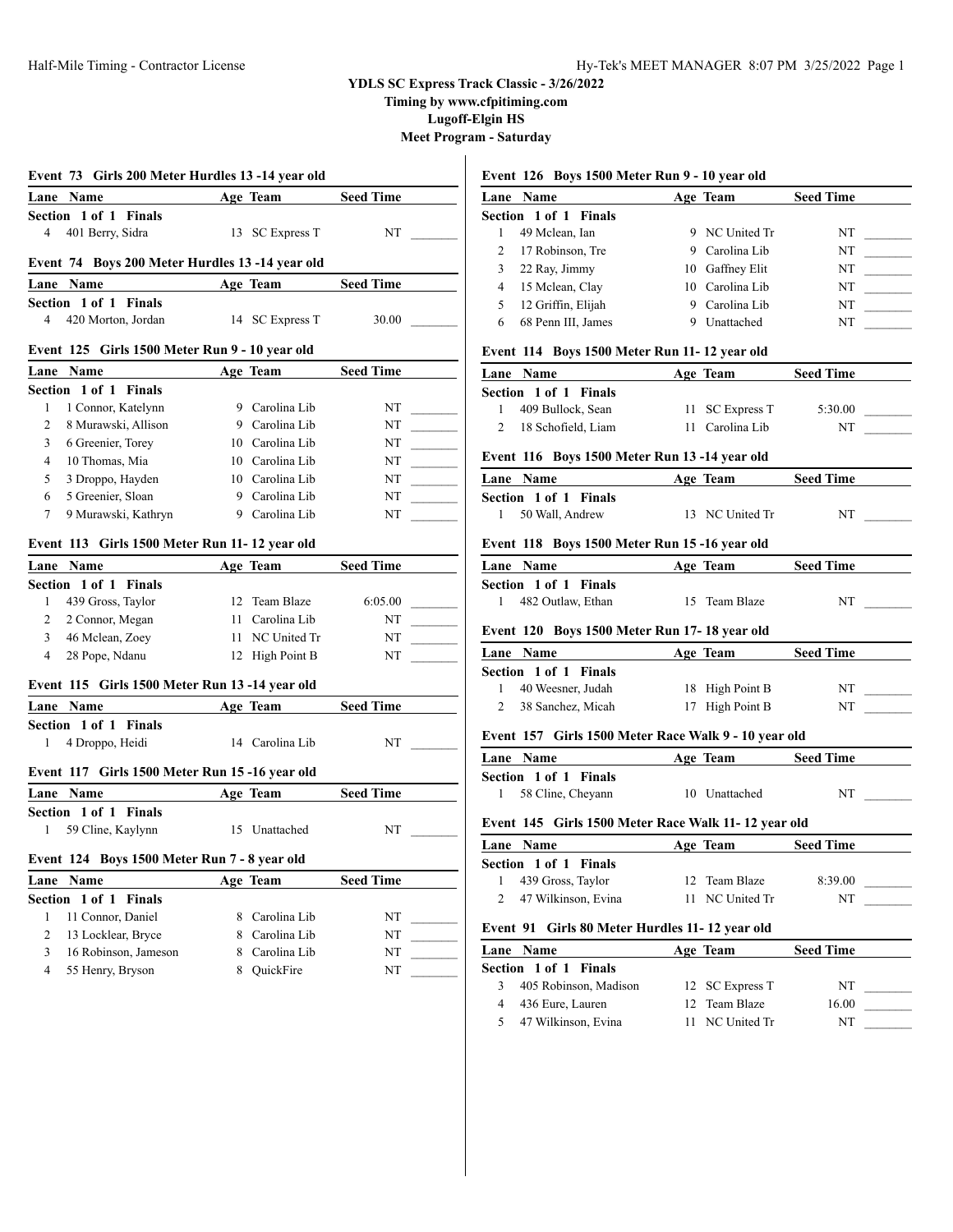**Timing by www.cfpitiming.com**

**Lugoff-Elgin HS**

**Meet Program - Saturday**

 $\overline{\phantom{a}}$ 

|                | Lane Name                                        |      | Age Team            | <b>Seed Time</b> |
|----------------|--------------------------------------------------|------|---------------------|------------------|
|                | Section 1 of 1<br><b>Finals</b>                  |      |                     |                  |
| 3              | 423 Pernell Jr, Shawn                            |      | 12 SC Express T     | NT               |
| $\overline{4}$ | 421 Murray, Zion                                 |      | 12 SC Express T     | NT               |
| 5              | 413 Epps, Ayden                                  | 11 - | <b>SC Express T</b> | NT               |
| 6              | 412 Epps, Austin                                 | 11   | <b>SC Express T</b> | NT               |
|                | Event 93 Girls 100 Meter Hurdles 13 -14 year old |      |                     |                  |
|                | Lane Name                                        |      | Age Team            | <b>Seed Time</b> |
|                | Section 1 of 1 Finals                            |      |                     |                  |
| 4              | 401 Berry, Sidra                                 | 13   | <b>SC Express T</b> | NT               |
|                | Event 94 Boys 100 Meter Hurdles 13 -14 year old  |      |                     |                  |
|                | Lane Name                                        |      | Age Team            | <b>Seed Time</b> |
|                | Section 1 of 1 Finals                            |      |                     |                  |
| 4              | 420 Morton, Jordan                               | 14   | <b>SC Express T</b> | NT               |
|                | Event 11 Girls 100 Meter Dash 6 & Under year old |      |                     |                  |
| Lane           | Name                                             |      | Age Team            | <b>Seed Time</b> |
|                | Section 1 of 1<br><b>Finals</b>                  |      |                     |                  |
| 3              | 442 Jeter, Alayah                                |      | 6 Team Blaze        | NT               |
| $\overline{4}$ | 434 Chennault, Mackenzie                         |      | 6 Team Blaze        | NT               |
| 5              | 444 Martin, Giselle                              |      | 6 Team Blaze        | NT               |
| 6              | 57 Brown, Mariah                                 |      | 4 Unattached        | NT               |
|                |                                                  |      |                     |                  |
|                | Event 13 Girls 100 Meter Dash 7 - 8 year old     |      |                     |                  |
|                | Lane Name                                        |      | Age Team            | <b>Seed Time</b> |
|                | Section 1 of 1 Finals                            |      |                     |                  |
| 3              | 437 Felder, Hannah                               | 8    | Team Blaze          | NT               |
| $\overline{4}$ | 403 Epps, Logan                                  |      | 8 SC Express T      | 17.90            |
| 5              | 402 Duncan, Taryn                                |      | 8 SC Express T      | 19.80            |
|                | Event 15 Girls 100 Meter Dash 9 - 10 year old    |      |                     |                  |
|                | Lane Name                                        |      | Age Team            | <b>Seed Time</b> |
|                | Section 1 of 1 Finals                            |      |                     |                  |
| 1              | 430 Baker, Jasmine                               |      | 9 Team Blaze        | NT               |
| 2              | 451 Smith, Ariana                                |      | 9 Team Blaze        | NT               |
| 3              | 45 Calvin, Kaylin                                |      | 9 NC United Tr      | NT               |
| 4              | 432 Bolton, Mariah                               |      | 10 Team Blaze       | 16.53            |
| 5              | 43 Austin, Ariyana                               |      | 10 NC United Tr     | NT               |
| 6              | 30 Wilson, Serenity                              |      | 9 High Point B      | NT               |
| 7              | 429 Baker, Jade                                  | 9    | Team Blaze          | NT               |

# **Event 17 Girls 100 Meter Dash 11- 12 year old**

| Lane | Name                         |    | Age Team            | <b>Seed Time</b> |
|------|------------------------------|----|---------------------|------------------|
|      | <b>Section 1 of 2 Finals</b> |    |                     |                  |
| 1    | 440 Hartwell, Maria          |    | 12 Team Blaze       | NT               |
| 2    | 27 Mortimore, Aziya          |    | 12 High Point B     | NT               |
| 3    | 452 Smith, Kara              | 11 | Team Blaze          | NT               |
| 4    | 404 M Erritt, Zoe            | 11 | <b>SC Express T</b> | 15.25            |
| 5    | 443 Knowell, Bryley          | 11 | Team Blaze          | NT               |
| 6    | 453 Thomas, Keyera           | 11 | Team Blaze          | NT               |
| 7    | 435 Dawson, Cailyn           | 11 | Team Blaze          | NT               |
| 8    | 433 Brown, Londyn            |    | 12 Team Blaze       | NT               |
|      | Section 2 of 2 Finals        |    |                     |                  |
| 3    | 446 Merling, Genesis         |    | 12 Team Blaze       | NT               |
| 4    | 61 Davis, Gabrielle          | 12 | Unattached          | NT               |
| 5    | 448 Moyer, Taliyah           | 11 | Team Blaze          | NT               |
| 6    | 454 Walker, Janaya           | 11 | Team Blaze          | NT               |
|      |                              |    |                     |                  |

# **Event 19 Girls 100 Meter Dash 13 -14 year old**

|   | <b>Lane Name</b>      |    | Age Team        | <b>Seed Time</b> |  |
|---|-----------------------|----|-----------------|------------------|--|
|   | Section 1 of 1 Finals |    |                 |                  |  |
|   | 24 Burgess, Morgan    |    | 14 High Point B | NT               |  |
|   | 23 Brandon, Zamiah    | 13 | High Point B    | NT               |  |
| 3 | 450 Sajouste, Saniyah |    | 13 Team Blaze   | 14.85            |  |
| 4 | 428 Asmond, Paris     |    | 14 Team Blaze   | 13.50            |  |
|   | 63 Penn, Kayla        | 13 | Unattached      | 13.87            |  |
| 6 | 401 Berry, Sidra      |    | 13 SC Express T | 15.03            |  |
|   | 31 Wilson, Skye       |    | 14 High Point B | NT               |  |
| 8 | 62 Johnson, Tiara     | 13 | Unattached      | NT               |  |
|   |                       |    |                 |                  |  |

# **Event 21 Girls 100 Meter Dash 15 -16 year old**

| <b>Lane Name</b>             | Age Team        | <b>Seed Time</b> |
|------------------------------|-----------------|------------------|
| <b>Section 1 of 1 Finals</b> |                 |                  |
| 4 54 Martin-Maybin, Jakeyia  | 16 OuickFire    | 12.85            |
| 26 Johnson, Serenitie        | 15 High Point B | NT               |
|                              |                 |                  |

# **Event 12 Boys 100 Meter Dash 6 & Under year old**

| <b>Lane Name</b>      | Age Team       | <b>Seed Time</b> |  |
|-----------------------|----------------|------------------|--|
| Section 1 of 1 Finals |                |                  |  |
| 4 19 Schofield, Noah  | 6 Carolina Lib | NT               |  |
| 5 477 Mcmoore, Jestic | 6 Team Blaze   | NT               |  |

# **Event 14 Boys 100 Meter Dash 7 - 8 year old**

|   | <b>Lane Name</b>             |    | Age Team            | <b>Seed Time</b> |  |
|---|------------------------------|----|---------------------|------------------|--|
|   | <b>Section 1 of 2 Finals</b> |    |                     |                  |  |
|   | 467 Gregory, Ayden           |    | Team Blaze          | NT               |  |
|   | 418 Jones Jr, Dale           | 8. | <b>SC Express T</b> | 18.02            |  |
|   | 461 Boykin, Kaden            | 8  | Team Blaze          | 15.00            |  |
|   | 64 Allen, Andrew             | 8  | Unattached          | 17.00            |  |
| 6 | 425 Wilson, Ayedon           |    | <b>SC Express T</b> | 18.04            |  |
|   | 474 Knowell Jr, Bryan        | 8  | Team Blaze          | NT               |  |
| 8 | 415 Fredricks, Carter        |    | <b>SC Express T</b> | NT               |  |
|   |                              |    |                     |                  |  |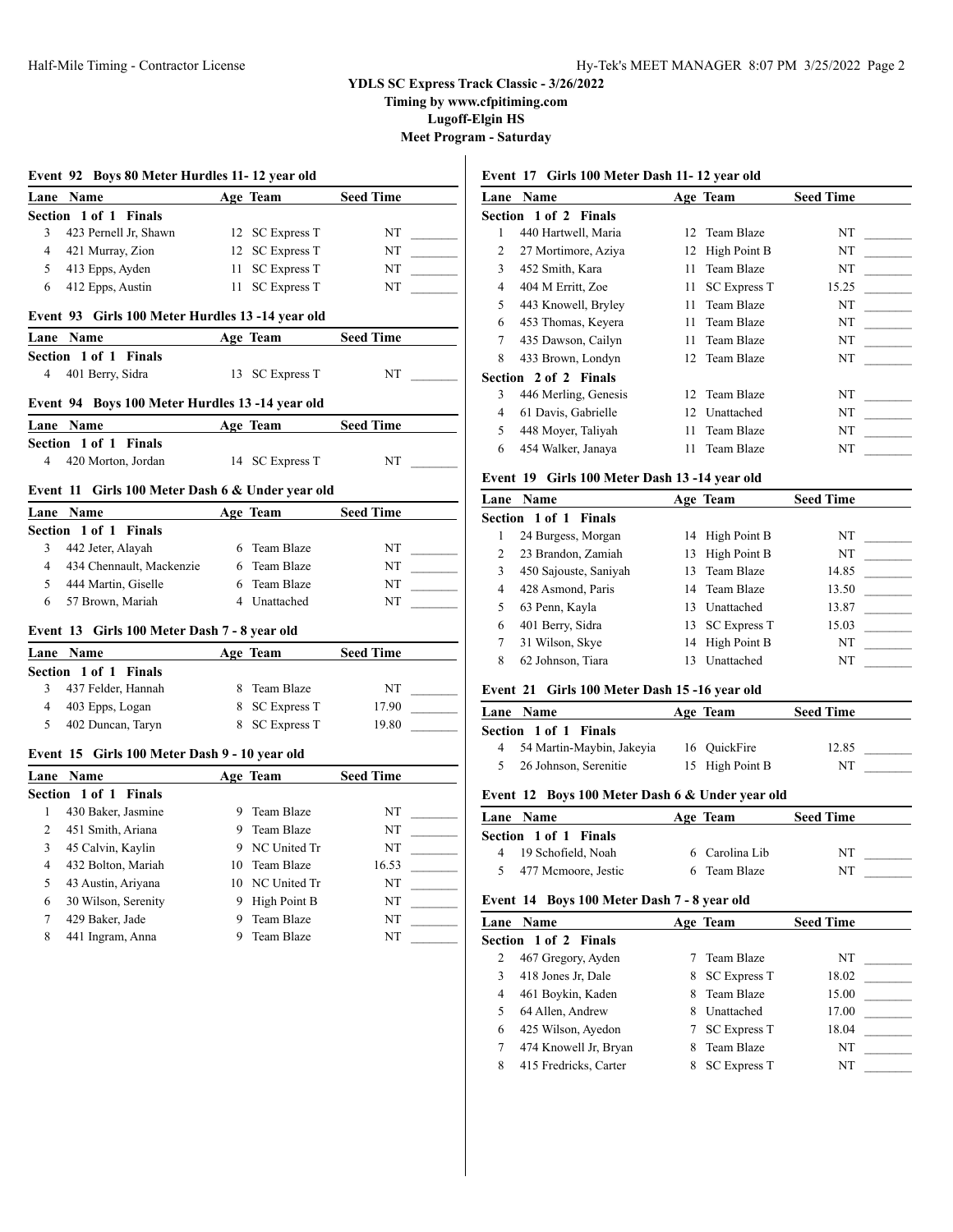**Timing by www.cfpitiming.com**

**Lugoff-Elgin HS**

**Meet Program - Saturday**

ı

#### Section 2 of 2 Finals...(Event 14 Boys 100 Meter Dash 7 - 8 year old) Section 3 of 3 Finals

| 2  | 494 Wright, Gregory Xavier | 7 Team Blaze | NT |
|----|----------------------------|--------------|----|
| 3  | 457 Belton, Christopher    | 8 Team Blaze | NT |
|    | 4 478 Middleton, Hayden    | 7 Team Blaze | NT |
|    | 5 475 Lewis, Jamari        | 7 Team Blaze | NT |
| 6. | 463 Delee, Richard         | 8 Team Blaze | NT |
| 7  | 473 Kennedy, Carter        | 8 Team Blaze | NT |

### **Event 16 Boys 100 Meter Dash 9 - 10 year old**

| Lane           | Name                   |    | Age Team            | <b>Seed Time</b> |  |
|----------------|------------------------|----|---------------------|------------------|--|
|                | Section 1 of 2 Finals  |    |                     |                  |  |
| 1              | 414 Evering, Christian | 10 | <b>SC Express T</b> | 15.83            |  |
| $\overline{c}$ | 459 Blair Jr, Antonio  | 9  | Team Blaze          | 14.80            |  |
| 3              | 65 Allen, Dwayne       | 10 | Unattached          | 14.12            |  |
| $\overline{4}$ | 490 Staten, Chase      | 9  | Team Blaze          | 13.30            |  |
| 5              | 491 Thomas, Keyzelle   | 9  | Team Blaze          | 13.70            |  |
| 6              | 56 Barrak, Sebstien    | 10 | See Bass            | 14.80            |  |
| 7              | 69 Rhooms, Gabriel     | 10 | Unattached          | 15.19            |  |
|                | Section 2 of 2 Finals  |    |                     |                  |  |
| 1              | 487 Siau, John         | 10 | Team Blaze          | NT               |  |
| 2              | 480 Moyer, Isaiah      | 10 | Team Blaze          | NT               |  |
| 3              | 411 Bynum, Tyreek      | 9  | <b>SC Express T</b> | NT               |  |
| 4              | 36 Ledbetter, Larry    | 9  | High Point B        | NT               |  |
| 5              | 41 Wilson, Kendall     | 9  | High Point B        | NT               |  |
| 6              | 408 Barnes, John       | 10 | <b>SC Express T</b> | NT               |  |
| 7              | 479 Moore, Christopher | 9  | Team Blaze          | NT               |  |
| 8              | 419 Lawson, Braylen    | 9  | <b>SC Express T</b> | NT               |  |

# **Event 18 Boys 100 Meter Dash 11- 12 year old**

| Lane | Name                         |    | Age Team            | <b>Seed Time</b> |
|------|------------------------------|----|---------------------|------------------|
|      | <b>Section 1 of 3 Finals</b> |    |                     |                  |
| 2    | 460 Bolton, Jayson           | 11 | Team Blaze          | 14.25            |
| 3    | 417 Hogan, Carmello          |    | 12 SC Express T     | 14.17            |
| 4    | 416 Garvin, Kayden           | 12 | <b>SC Express T</b> | 13.61            |
| 5    | 427 Wright, Xavier           |    | 12 SC Express T     | 13.85            |
| 6    | 412 Epps, Austin             | 11 | <b>SC Express T</b> | 14.20            |
| 7    | 466 Gatson, Qualan           |    | 12 Team Blaze       | NT               |
|      | Section 2 of 3 Finals        |    |                     |                  |
| 2    | 423 Pernell Jr, Shawn        |    | 12 SC Express T     | NT               |
| 3    | 410 Bynem, Kobe              | 11 | <b>SC Express T</b> | NT               |
| 4    | 424 Robinson, Matthew        |    | 12 SC Express T     | NT               |
| 5    | 407 Abrams, Amari            |    | 12 SC Express T     | NT               |
| 6    | 486 Sargent, Andrew          | 11 | Team Blaze          | NT               |
| 7    | 492 Valentine, Darian        |    | 12 Team Blaze       | NT               |

| 48 George, Ethan         | 12 NC United Tr | NT |
|--------------------------|-----------------|----|
| 462 Chennault, Myles     | 11 Team Blaze   | NT |
| 481 Nickerson, Braden    | 11 Team Blaze   | NT |
| 493 Washington, Kingston | 11 Team Blaze   | NT |
| 464 Doe, Korey           | 12 Team Blaze   | NT |

## **Event 20 Boys 100 Meter Dash 13 -14 year old**

| Lane | <b>Name</b>                  |     | Age Team        | <b>Seed Time</b> |  |
|------|------------------------------|-----|-----------------|------------------|--|
|      | <b>Section 1 of 2 Finals</b> |     |                 |                  |  |
|      | 53 Bell, Thaddeus            |     | 14 OC Thunderca | NT               |  |
| 3    | 21 Wilson, Landry            | 13. | $CrosstrainT\&$ | 14.25            |  |
| 4    | 422 Palmer, Dorian           |     | 14 SC Express T | 13.57            |  |
| 5    | 470 Jeter, Antonio           |     | 13 Team Blaze   | 13.78            |  |
| 6    | 458 Bennett, Cameron         |     | 14 Team Blaze   | NT               |  |
|      | Section 2 of 2 Finals        |     |                 |                  |  |
| 2    | 70 Doss, Avery               |     | 14 Xtreme Speed | NT               |  |
| 3    | 465 Galloway, Cayden         |     | 13 Team Blaze   | NT               |  |
| 4    | 489 Smith, Malcom            | 13  | Team Blaze      | NT               |  |
| 5    | 37 Mortimore, Kerriem        | 13  | High Point B    | NT               |  |
| 6    | 456 Baker, Christopher       | 13  | Team Blaze      | NT               |  |
|      |                              |     |                 |                  |  |

#### **Event 22 Boys 100 Meter Dash 15 -16 year old**

| Lane Name              | Age Team        | <b>Seed Time</b> |  |
|------------------------|-----------------|------------------|--|
| Section 1 of 1 Finals  |                 |                  |  |
| 4 42 Withers, Nicholas | 15 High Point B | NT               |  |
| 5 35 Calhoun, Donovan  | 16 High Point B | NT               |  |

# **Event 24 Boys 100 Meter Dash 17- 18 year old**

| Lane Name             | Age Team        | <b>Seed Time</b> |  |
|-----------------------|-----------------|------------------|--|
| Section 1 of 1 Finals |                 |                  |  |
| 4 455 Ancrum, Nigel   | 18 Team Blaze   | 10.28            |  |
| 39 Spann, Jourdain    | 19 High Point B | NT               |  |

# **Event 57 Girls 400 Meter Dash 6 & Under year old**

| <b>Lane Name</b>             | Age Team       | <b>Seed Time</b> |
|------------------------------|----------------|------------------|
| <b>Section 1 of 1 Finals</b> |                |                  |
| 3 434 Chennault, Mackenzie   | 6 Team Blaze   | NT               |
| 4 7 Greenier, Willow         | 6 Carolina Lib | NT               |

#### **Event 59 Girls 400 Meter Dash 7 - 8 year old**

| Lane Name             | Age Team       | <b>Seed Time</b> |
|-----------------------|----------------|------------------|
| Section 1 of 1 Finals |                |                  |
| 402 Duncan, Taryn     | 8 SC Express T | NT               |
| 44 Brown, Malia       | 8 NC United Tr | NT               |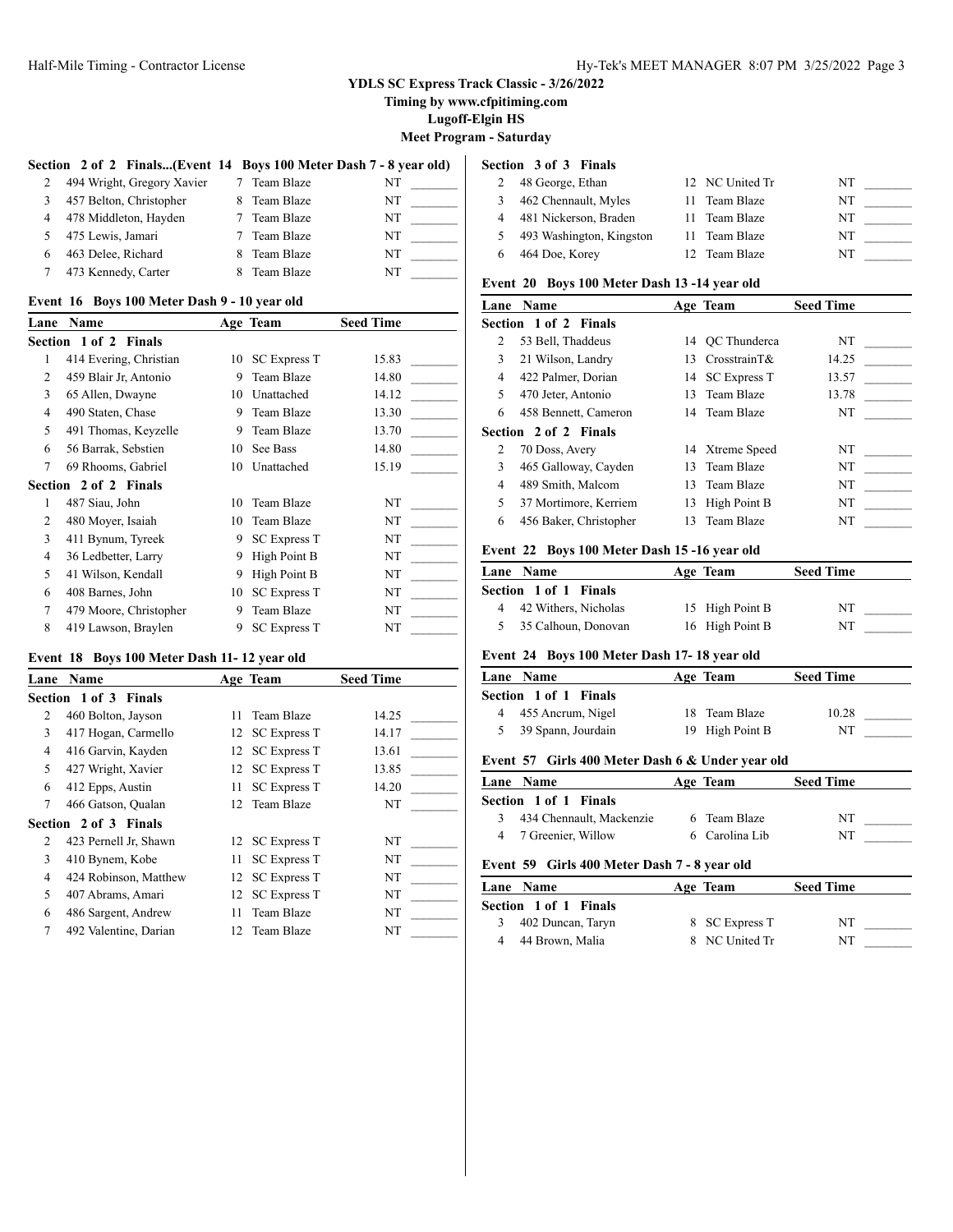**Timing by www.cfpitiming.com**

**Lugoff-Elgin HS**

**Meet Program - Saturday**

# **Event 61 Girls 400 Meter Dash 9 - 10 year old**

|   | Lane Name             |     | Age Team       | <b>Seed Time</b> |  |
|---|-----------------------|-----|----------------|------------------|--|
|   | Section 1 of 1 Finals |     |                |                  |  |
|   | 45 Calvin, Kaylin     |     | 9 NC United Tr | NT               |  |
| 2 | 449 Robinson, Meagan  |     | 10 Team Blaze  | NT               |  |
|   | 441 Ingram, Anna      |     | Team Blaze     | NT               |  |
| 4 | 431 Bennett, Madison  |     | 10 Team Blaze  | NT               |  |
|   | 432 Bolton, Mariah    | 10. | Team Blaze     | NT               |  |
| 6 | 29 Willis, Caylee     |     | High Point B   | NT               |  |

#### **Event 63 Girls 400 Meter Dash 11- 12 year old**

| Lane | <b>Name</b>           |     | Age Team            | <b>Seed Time</b> |  |
|------|-----------------------|-----|---------------------|------------------|--|
|      | Section 1 of 2 Finals |     |                     |                  |  |
| 2    | 446 Merling, Genesis  |     | 12 Team Blaze       | NT               |  |
| 3    | 405 Robinson, Madison |     | 12 SC Express T     | 1:24.00          |  |
| 4    | 404 M Erritt, Zoe     | 11  | <b>SC Express T</b> | 1:23.00          |  |
| 5    | 433 Brown, Londyn     |     | 12 Team Blaze       | NT               |  |
| 6    | 440 Hartwell, Maria   |     | 12 Team Blaze       | NT               |  |
|      | Section 2 of 2 Finals |     |                     |                  |  |
| 2    | 443 Knowell, Bryley   | 11  | Team Blaze          | NT               |  |
| 3    | 435 Dawson, Cailyn    | 11. | Team Blaze          | NT               |  |
| 4    | 448 Moyer, Taliyah    | 11  | Team Blaze          | NT               |  |
| 5    | 454 Walker, Janaya    | 11  | Team Blaze          | NT               |  |
| 6    | 52 Bell, Princess     |     | 12 OC Thunderca     | NT               |  |

# **Event 65 Girls 400 Meter Dash 13 -14 year old**

|   | Lane Name             |    | Age Team        | <b>Seed Time</b> |  |  |  |  |
|---|-----------------------|----|-----------------|------------------|--|--|--|--|
|   | Section 1 of 1 Finals |    |                 |                  |  |  |  |  |
|   | 447 Moore, Londyn     |    | 13 Team Blaze   | NT               |  |  |  |  |
| 2 | 438 Garway, Romell    |    | 14 Team Blaze   | NT               |  |  |  |  |
| 3 | 63 Penn, Kayla        | 13 | Unattached      | 1:04.95          |  |  |  |  |
| 4 | 25 Calhoun, Yolanda   |    | 13 High Point B | 1:00.00          |  |  |  |  |
|   | 62 Johnson, Tiara     | 13 | Unattached      | NT               |  |  |  |  |
| 6 | 32 Wilson, Starr      | 14 | High Point B    | NT               |  |  |  |  |

#### **Event 58 Boys 400 Meter Dash 6 & Under year old**

| Lane Name             | Age Team       | <b>Seed Time</b> |  |
|-----------------------|----------------|------------------|--|
| Section 1 of 1 Finals |                |                  |  |
| 3 14 Mclean, Bobby    | 6 Carolina Lib | NT               |  |
| 4 477 Mcmoore, Jestic | 6 Team Blaze   | NT               |  |

# **Event 60 Boys 400 Meter Dash 7 - 8 year old**

| <b>Lane</b> Name             |   | Age Team            | <b>Seed Time</b> |  |
|------------------------------|---|---------------------|------------------|--|
| <b>Section 1 of 2 Finals</b> |   |                     |                  |  |
| 474 Knowell Jr, Bryan        |   | Team Blaze          | NT               |  |
| 418 Jones Jr, Dale           | 8 | <b>SC Express T</b> | 1:43.00          |  |
| 64 Allen, Andrew             |   | Unattached          | 1:20.00          |  |
| 461 Boykin, Kaden            |   | Team Blaze          | 1:15.00          |  |
| 425 Wilson, Ayedon           |   | <b>SC Express T</b> | 1:39.00          |  |
| 463 Delee, Richard           |   | Team Blaze          | NT               |  |

# **Section 2 of 2 Finals**

| 494 Wright, Gregory Xavier | 7 Team Blaze | NT |
|----------------------------|--------------|----|
| 467 Gregory, Ayden         | Team Blaze   | NT |
| 4 478 Middleton, Hayden    | Team Blaze   | NT |
| 457 Belton, Christopher    | 8 Team Blaze | NT |
| 475 Lewis, Jamari          | Team Blaze   | NT |

# **Event 62 Boys 400 Meter Dash 9 - 10 year old**

| Lane | Name                         |    | Age Team            | <b>Seed Time</b> |
|------|------------------------------|----|---------------------|------------------|
|      | <b>Section 1 of 3 Finals</b> |    |                     |                  |
| 2    | 69 Rhooms, Gabriel           | 10 | Unattached          | 1:10.53          |
| 3    | 65 Allen, Dwayne             | 10 | Unattached          | 1:06.80          |
| 4    | 56 Barrak, Sebstien          | 10 | See Bass            | 1:05.00          |
| 5    | 490 Staten, Chase            | 9  | Team Blaze          | 1:07.00          |
| 6    | 68 Penn III, James           | 9  | Unattached          | 1:18.00          |
|      | Section 2 of 3 Finals        |    |                     |                  |
| 2    | 487 Siau, John               | 10 | Team Blaze          | NT               |
| 3    | 480 Moyer, Isaiah            | 10 | Team Blaze          | NT               |
| 4    | 479 Moore, Christopher       | 9  | Team Blaze          | NT               |
| 5    | 22 Ray, Jimmy                | 10 | Gaffney Elit        | NT               |
|      | <b>Section 3 of 3 Finals</b> |    |                     |                  |
| 2    | 411 Bynum, Tyreek            | 9  | <b>SC Express T</b> | NT               |
| 3    | 408 Barnes, John             | 10 | <b>SC Express T</b> | NT               |
| 4    | 66 Barbee, Osric             | 10 | Unattached          | NT               |
| 5    | 471 Johnson Jr, Rodney       |    | 10 Team Blaze       | NT               |

# **Event 64 Boys 400 Meter Dash 11- 12 year old**

| Lane | <b>Name</b>           |    | Age Team            | <b>Seed Time</b> |
|------|-----------------------|----|---------------------|------------------|
|      | Section 1 of 4 Finals |    |                     |                  |
| 2    | 427 Wright, Xavier    |    | 12 SC Express T     | 1:20.00          |
| 3    | 417 Hogan, Carmello   |    | 12 SC Express T     | 1:15.00          |
| 4    | 416 Garvin, Kayden    |    | 12 SC Express T     | 1:08.00          |
| 5    | 409 Bullock, Sean     | 11 | <b>SC Express T</b> | 1:20.00          |
| 6    | 421 Murray, Zion      |    | 12 SC Express T     | 1:21.00          |
|      | Section 2 of 4 Finals |    |                     |                  |
| 2    | 485 Rousseau, Jordan  |    | 12 Team Blaze       | NT               |
| 3    | 462 Chennault, Myles  | 11 | Team Blaze          | NT               |
| 4    | 413 Epps, Ayden       | 11 | <b>SC Express T</b> | 1:23.00          |
| 5    | 483 Outlaw, Evan      | 11 | Team Blaze          | NT               |
| 6    | 468 Iszard, Nicholas  | 11 | Team Blaze          | NT               |
|      |                       |    |                     |                  |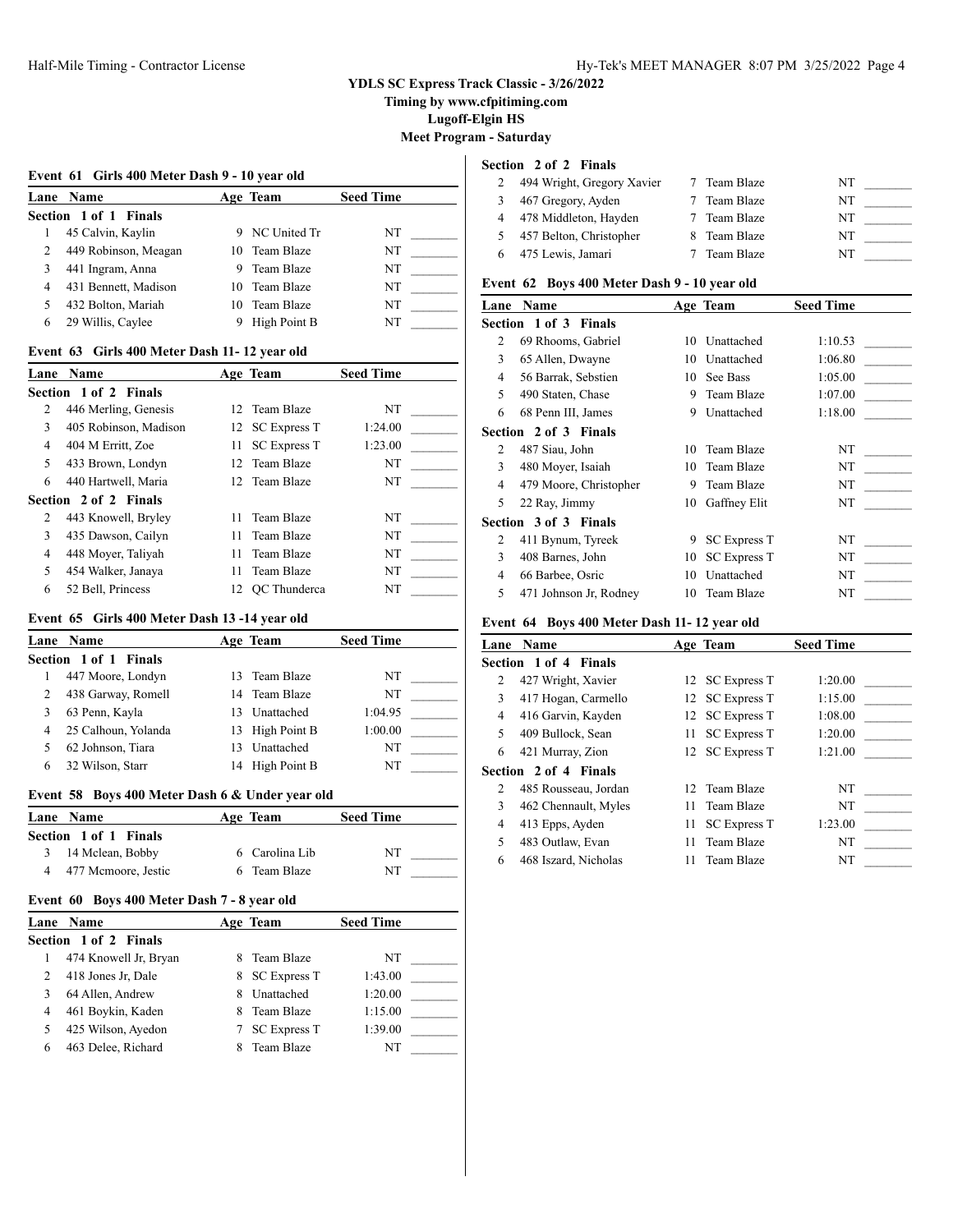**Timing by www.cfpitiming.com**

**Lugoff-Elgin HS**

**Meet Program - Saturday**

# **Section 3 of 4 Finals...(Event 64 Boys 400 Meter Dash 11- 12 year old)**

| 2  | 481 Nickerson, Braden    |     | 11 Team Blaze       | NT |
|----|--------------------------|-----|---------------------|----|
| 3  | 488 Siau, Walter         | 11  | Team Blaze          | NT |
| 4  | 51 Wilkinson, Everett    | 11  | NC United Tr        | NT |
| 5. | 423 Pernell Jr, Shawn    |     | 12 SC Express T     | NT |
| 6  | 410 Bynem, Kobe          | 11. | <b>SC Express T</b> | NT |
|    | Section 4 of 4 Finals    |     |                     |    |
| 1  | 48 George, Ethan         |     | 12 NC United Tr     | NT |
| 2  | 493 Washington, Kingston |     | 11 Team Blaze       | NT |
| 3  | 486 Sargent, Andrew      | 11. | Team Blaze          | NT |
| 4  | 466 Gatson, Qualan       |     | 12 Team Blaze       | NT |
| 5  | 426 Woodberry, Tyler     |     | 12 SC Express T     | NT |
| 6  | 460 Bolton, Jayson       | 11  | Team Blaze          | NT |
|    |                          |     |                     |    |

#### **Event 66 Boys 400 Meter Dash 13 -14 year old**

| Lane | <b>Name</b>            |     | Age Team        | <b>Seed Time</b> |
|------|------------------------|-----|-----------------|------------------|
|      | Section 1 of 2 Finals  |     |                 |                  |
| 2    | 422 Palmer, Dorian     |     | 14 SC Express T | 1:10.00          |
| 3    | 476 Marshall, Nehemiah |     | 13 Team Blaze   | 1:00.00          |
| 4    | 70 Doss, Avery         |     | 14 Xtreme Speed | 55.61            |
| 5    | 420 Morton, Jordan     |     | 14 SC Express T | 1:09.00          |
|      | Section 2 of 2 Finals  |     |                 |                  |
| 2    | 67 Miller, Jarden      | 13  | Unattached      | NT               |
| 3    | 50 Wall, Andrew        |     | 13 NC United Tr | NT               |
| 4    | 21 Wilson, Landry      | 13. | $CrosstrainT\&$ | 1:13.00          |
| 5    | 465 Galloway, Cayden   | 13. | Team Blaze      | NT               |

#### **Event 68 Boys 400 Meter Dash 15 -16 year old**

| Lane Name             | Age Team        | <b>Seed Time</b> |  |
|-----------------------|-----------------|------------------|--|
| Section 1 of 1 Finals |                 |                  |  |
| 469 James, Jayveon    | 15 Team Blaze   | NT               |  |
| 482 Outlaw, Ethan     | 15 Team Blaze   | NT               |  |
| 20 Wilson, Landon     | 15 CrosstrainT& | 1:01.00          |  |
| 34 Burgess Ii, Corey  | 16 High Point B | NT               |  |

#### **Event 105 Girls 800 Meter Run 6 & Under year old**

| Lane Name             | Age Team       | <b>Seed Time</b> |
|-----------------------|----------------|------------------|
| Section 1 of 1 Finals |                |                  |
| 1 7 Greenier, Willow  | 6 Carolina Lib | NT               |
| $\mathbf{A}$          |                |                  |

# **Event 107 Girls 800 Meter Run 7 - 8 year old**

| <b>Lane Name</b>      | Age Team       | <b>Seed Time</b> |  |
|-----------------------|----------------|------------------|--|
| Section 1 of 1 Finals |                |                  |  |
| 445 Mcknight, A'Mia   | 8 Team Blaze   | NT               |  |
| 44 Brown, Malia       | 8 NC United Tr | NT               |  |

# **Event 109 Girls 800 Meter Run 9 - 10 year old**

|   | <b>Lane Name</b>      |    | Age Team        | <b>Seed Time</b> |
|---|-----------------------|----|-----------------|------------------|
|   | Section 1 of 1 Finals |    |                 |                  |
|   | 8 Murawski, Allison   | 9  | Carolina Lib    | NT               |
| 2 | 3 Droppo, Hayden      |    | 10 Carolina Lib | NT               |
| 3 | 43 Austin, Ariyana    |    | 10 NC United Tr | NT               |
| 4 | 449 Robinson, Meagan  |    | 10 Team Blaze   | NT               |
|   | 1 Connor, Katelynn    | 9  | Carolina Lib    | NT               |
| 6 | 9 Murawski, Kathryn   | 9  | Carolina Lib    | NT               |
|   | 5 Greenier, Sloan     | 9  | Carolina Lib    | NT               |
| 8 | 6 Greenier, Torey     | 10 | Carolina Lib    | NΤ               |
| 9 | 10 Thomas, Mia        | 10 | Carolina Lib    | NT               |

#### **Event 95 Girls 800 Meter Run 11- 12 year old**

| <b>Lane Name</b>             | Age Team        | <b>Seed Time</b> |  |
|------------------------------|-----------------|------------------|--|
| <b>Section 1 of 1 Finals</b> |                 |                  |  |
| 1 2 Connor, Megan            | 11 Carolina Lib | NT               |  |
| 2 46 Mclean, Zoey            | 11 NC United Tr | NT               |  |
| 3 28 Pope, Ndanu             | 12 High Point B | NT               |  |

#### **Event 97 Girls 800 Meter Run 13 -14 year old**

|   | <b>Lane Name</b>      | Age Team        | <b>Seed Time</b> |  |
|---|-----------------------|-----------------|------------------|--|
|   | Section 1 of 1 Finals |                 |                  |  |
|   | 25 Calhoun, Yolanda   | 13 High Point B | 2:30.00          |  |
|   | 63 Penn, Kayla        | 13 Unattached   | 2:40.00          |  |
| 3 | 4 Droppo, Heidi       | 14 Carolina Lib | NΤ               |  |
|   | 438 Garway, Romell    | 14 Team Blaze   | NT               |  |

#### **Event 99 Girls 800 Meter Run 15 -16 year old**

| <b>Lane Name</b>             | Age Team      | <b>Seed Time</b> |
|------------------------------|---------------|------------------|
| <b>Section 1 of 1 Finals</b> |               |                  |
| 1 59 Cline, Kaylynn          | 15 Unattached | NT               |

#### **Event 106 Boys 800 Meter Run 6 & Under year old**

| <b>Lane Name</b>      | Age Team       | <b>Seed Time</b> |
|-----------------------|----------------|------------------|
| Section 1 of 1 Finals |                |                  |
| 19 Schofield, Noah    | 6 Carolina Lib | NT               |
| 14 Mclean, Bobby      | 6 Carolina Lib | NT               |

#### **Event 108 Boys 800 Meter Run 7 - 8 year old**

| <b>Lane Name</b>      | Age Team       | <b>Seed Time</b> |  |
|-----------------------|----------------|------------------|--|
| Section 1 of 1 Finals |                |                  |  |
| 11 Connor, Daniel     | 8 Carolina Lib | NT               |  |
| 467 Gregory, Ayden    | Team Blaze     | NT               |  |
| 474 Knowell Jr, Bryan | Team Blaze     | NT               |  |
| 16 Robinson, Jameson  | 8 Carolina Lib | NT               |  |
| 13 Locklear, Bryce    | Carolina Lib   | NT               |  |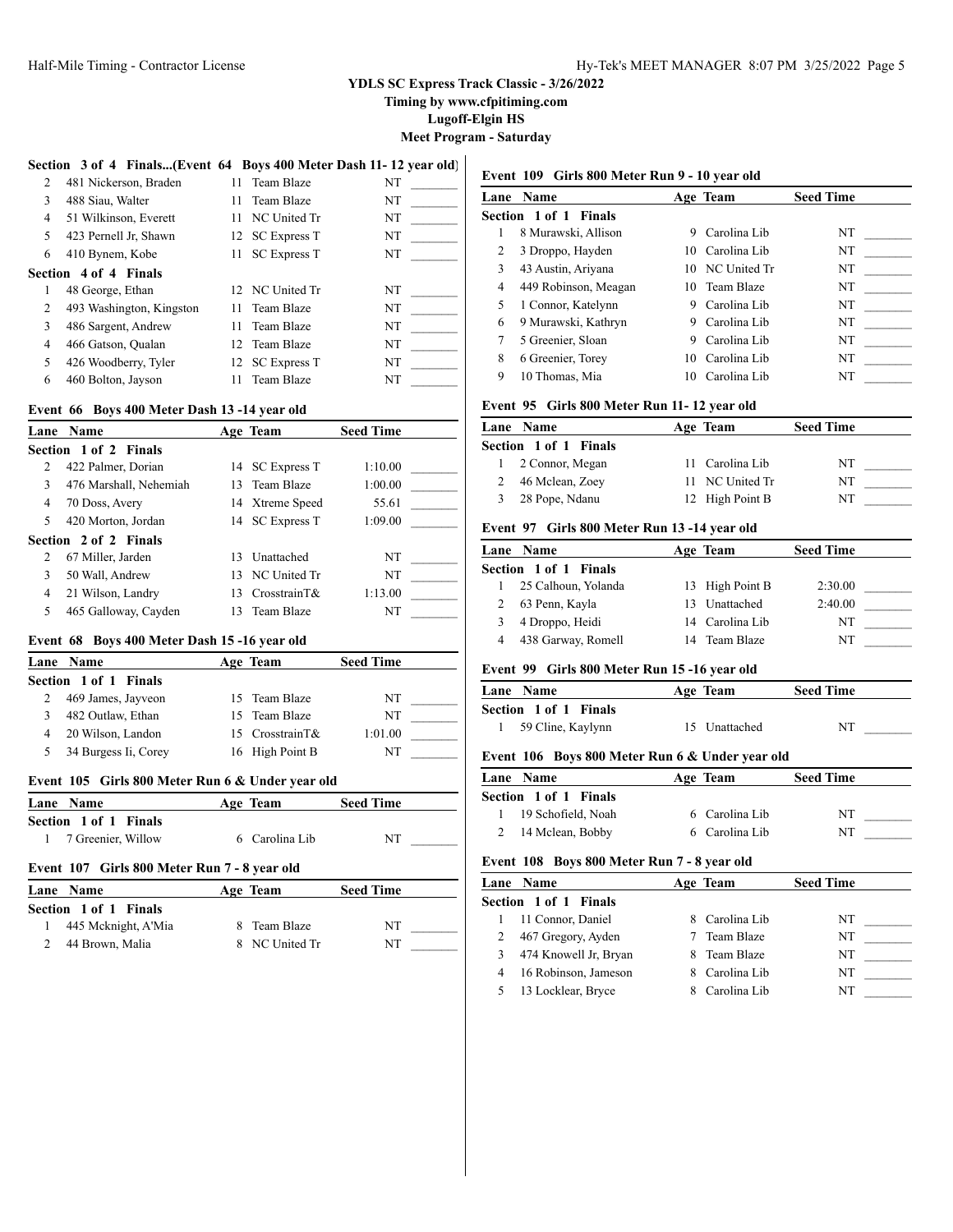**Timing by www.cfpitiming.com**

**Lugoff-Elgin HS**

**Meet Program - Saturday**

|                                                     | Lane Name                                         |    | Age Team                   | <b>Seed Time</b> |
|-----------------------------------------------------|---------------------------------------------------|----|----------------------------|------------------|
|                                                     | Section 1 of 1 Finals                             |    |                            |                  |
| 1                                                   | 22 Ray, Jimmy                                     |    | 10 Gaffney Elit            | NT               |
| 2                                                   | 15 Mclean, Clay                                   |    | 10 Carolina Lib            | NT               |
| 3                                                   | 17 Robinson, Tre                                  |    | 9 Carolina Lib             | NT               |
| 4                                                   | 49 Mclean, Ian                                    |    | 9 NC United Tr             | NT               |
| 5                                                   | 12 Griffin, Elijah                                |    | 9 Carolina Lib             | NT               |
| 6                                                   | 68 Penn III, James                                | 9. | Unattached                 | NT               |
|                                                     | Event 96 Boys 800 Meter Run 11-12 year old        |    |                            |                  |
| Lane                                                | <b>Name</b>                                       |    | Age Team                   | <b>Seed Time</b> |
|                                                     | Section 1 of 1 Finals                             |    |                            |                  |
| 1                                                   | 409 Bullock, Sean                                 | 11 | <b>SC Express T</b>        | 2:30.00          |
| $\overline{2}$                                      | 488 Siau, Walter                                  | 11 | Team Blaze                 | NT               |
| 3                                                   | 18 Schofield, Liam                                |    | 11 Carolina Lib            | NT               |
| 4                                                   | 485 Rousseau, Jordan                              |    | 12 Team Blaze              | NT               |
|                                                     | Event 98 Boys 800 Meter Run 13 -14 year old       |    |                            |                  |
|                                                     | Lane Name                                         |    | Age Team                   | <b>Seed Time</b> |
|                                                     | Section 1 of 1 Finals                             |    |                            |                  |
| 1                                                   | 21 Wilson, Landry                                 |    | 13 CrosstrainT&            | 3:10.00          |
| 2                                                   | 50 Wall, Andrew                                   |    | 13 NC United Tr            | NT               |
|                                                     | Event 100 Boys 800 Meter Run 15-16 year old       |    |                            |                  |
| Lane                                                | <b>Name</b>                                       |    | Age Team                   | <b>Seed Time</b> |
|                                                     | Section 1 of 1 Finals                             |    |                            |                  |
| 1                                                   | 20 Wilson, Landon                                 |    | 15 CrosstrainT&            | 2:38.00          |
| 2                                                   | 482 Outlaw, Ethan                                 |    | 15 Team Blaze              | NT               |
| 3                                                   | 34 Burgess Ii, Corey                              |    | 16 High Point B            | NT               |
|                                                     | Event 102 Boys 800 Meter Run 17-18 year old       |    |                            |                  |
|                                                     |                                                   |    |                            |                  |
|                                                     | Name                                              |    | Age Team                   | <b>Seed Time</b> |
|                                                     | Section 1 of 1 Finals                             |    |                            |                  |
| 1                                                   | 38 Sanchez, Micah                                 |    | 17 High Point B            | NT               |
| $\overline{c}$                                      | 40 Weesner, Judah                                 |    | 18 High Point B            | NT               |
|                                                     | Event 35 Girls 200 Meter Dash 6 & Under year old  |    |                            |                  |
|                                                     | Lane Name                                         |    | Age Team                   | Seed Time        |
|                                                     | 1 of 1 Finals                                     |    |                            |                  |
| 2                                                   | 444 Martin, Giselle                               | 6  | Team Blaze                 | NT               |
| 3                                                   | 7 Greenier, Willow                                |    | 6 Carolina Lib             | NT               |
| 4                                                   |                                                   | 6  | Team Blaze                 |                  |
|                                                     | 434 Chennault, Mackenzie                          |    |                            | NT               |
| 5<br>6                                              | 442 Jeter, Alayah<br>57 Brown, Mariah             | 6  | Team Blaze<br>4 Unattached | NT<br>NT         |
|                                                     |                                                   |    |                            |                  |
|                                                     | Girls 200 Meter Dash 7 - 8 year old               |    |                            |                  |
|                                                     | Name                                              |    | Age Team                   | <b>Seed Time</b> |
| Lane<br>Section<br>Event 37<br>Lane<br>Section<br>3 | $1$ of $1$<br><b>Finals</b><br>437 Felder, Hannah | 8  | Team Blaze                 | NT               |

# **Event 39 Girls 200 Meter Dash 9 - 10 year old**

| Lane | <b>Name</b>           |    | Age Team     | <b>Seed Time</b> |
|------|-----------------------|----|--------------|------------------|
|      | Section 1 of 3 Finals |    |              |                  |
| 2    | 45 Calvin, Kaylin     | 9  | NC United Tr | NT               |
| 3    | 429 Baker, Jade       | 9  | Team Blaze   | NT               |
| 4    | 432 Bolton, Mariah    | 10 | Team Blaze   | 35.23            |
| 5    | 8 Murawski, Allison   | 9  | Carolina Lib | NT               |
| 6    | 430 Baker, Jasmine    | 9  | Team Blaze   | NT               |
|      | Section 2 of 3 Finals |    |              |                  |
| 2    | 9 Murawski, Kathryn   | 9  | Carolina Lib | NT               |
| 3    | 5 Greenier, Sloan     | 9  | Carolina Lib | NT               |
| 4    | 10 Thomas, Mia        | 10 | Carolina Lib | NT               |
| 5    | 441 Ingram, Anna      | 9  | Team Blaze   | NT               |
| 6    | 3 Droppo, Hayden      | 10 | Carolina Lib | NT               |
|      | Section 3 of 3 Finals |    |              |                  |
| 2    | 6 Greenier, Torey     | 10 | Carolina Lib | NT               |
| 3    | 30 Wilson, Serenity   | 9  | High Point B | NT               |
| 4    | 451 Smith, Ariana     | 9  | Team Blaze   | NT               |
| 5    | 1 Connor, Katelynn    | 9  | Carolina Lib | NT               |
|      |                       |    |              |                  |

# **Event 41 Girls 200 Meter Dash 11- 12 year old**

| Lane | <b>Name</b>                  |    | Age Team        | <b>Seed Time</b> |
|------|------------------------------|----|-----------------|------------------|
|      | <b>Section 1 of 3 Finals</b> |    |                 |                  |
| 2    | 454 Walker, Janaya           | 11 | Team Blaze      | NT               |
| 3    | 448 Moyer, Taliyah           | 11 | Team Blaze      | NT               |
| 4    | 443 Knowell, Bryley          | 11 | Team Blaze      | NT               |
| 5    | 61 Davis, Gabrielle          | 12 | Unattached      | NT               |
| 6    | 440 Hartwell, Maria          |    | 12 Team Blaze   | NT               |
|      | <b>Section 2 of 3 Finals</b> |    |                 |                  |
| 2    | 453 Thomas, Keyera           |    | 11 Team Blaze   | NT               |
| 3    | 435 Dawson, Cailyn           | 11 | Team Blaze      | NT               |
| 4    | 433 Brown, Londyn            |    | 12 Team Blaze   | NT               |
| 5    | 452 Smith, Kara              | 11 | Team Blaze      | NT               |
|      | <b>Section 3 of 3 Finals</b> |    |                 |                  |
| 2    | 2 Connor, Megan              | 11 | Carolina Lib    | NT               |
| 3    | 52 Bell, Princess            |    | 12 OC Thunderca | NT               |
| 4    | 446 Merling, Genesis         |    | 12 Team Blaze   | NT               |
| 5    | 27 Mortimore, Aziya          | 12 | High Point B    | NT               |
|      |                              |    |                 |                  |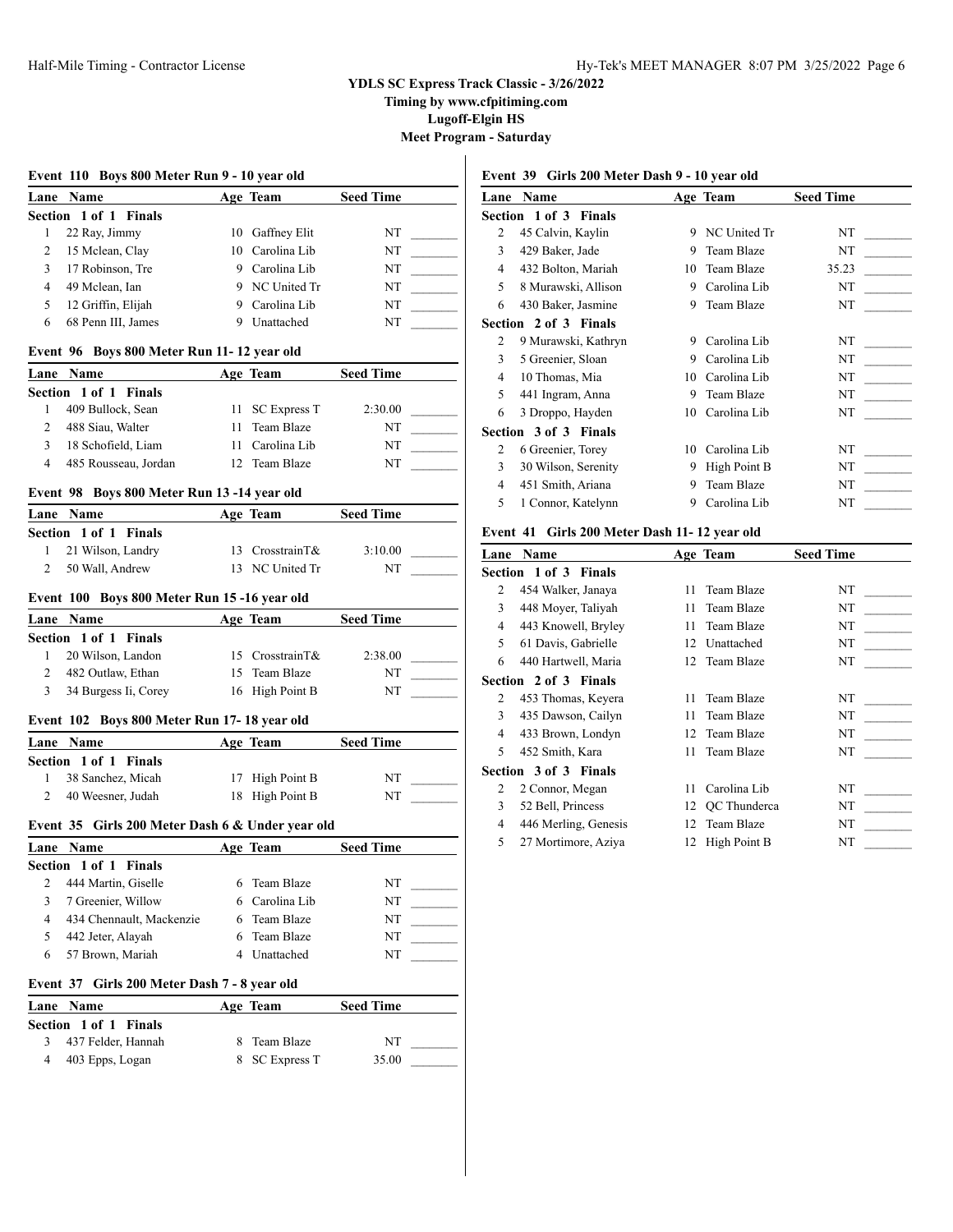**Timing by www.cfpitiming.com**

**Lugoff-Elgin HS**

**Meet Program - Saturday**

# **Event 43 Girls 200 Meter Dash 13 -14 year old Lane Name Age Team Seed Time Section 1 of 2 Finals** 2 62 Johnson, Tiara 13 Unattached NT 3 450 Sajouste, Saniyah 13 Team Blaze 30.53 \_\_\_\_\_\_\_\_\_ 4 428 Asmond, Paris 14 Team Blaze 29.00 5 4 Droppo, Heidi 14 Carolina Lib NT 6 32 Wilson, Starr 14 High Point B NT **Section 2 of 2 Finals** 1 23 Brandon, Zamiah 13 High Point B NT 2 63 Penn, Kayla 13 Unattached NT 3 24 Burgess, Morgan 14 High Point B NT 4 447 Moore, Londyn 13 Team Blaze NT 5 31 Wilson, Skye 14 High Point B NT 6 438 Garway, Romell 14 Team Blaze NT \_\_\_\_\_\_\_\_\_ **Event 45 Girls 200 Meter Dash 15 -16 year old Lane Name Age Team Seed Time Section 1 of 1 Finals** 3 26 Johnson, Serenitie 15 High Point B NT \_\_\_\_\_\_\_\_\_ 4 54 Martin-Maybin, Jakeyia 16 QuickFire 27.00 **Event 47 Girls 200 Meter Dash 17- 18 year old Lane Name Age Team Seed Time Section 1 of 1 Finals** 4 60 Cooper, Ava 17 Unattached NT **Event 36 Boys 200 Meter Dash 6 & Under year old Lane Name Age Team Seed Time Section 1 of 1 Finals** 3 477 Mcmoore, Jestic 6 Team Blaze NT 4 19 Schofield, Noah 6 Carolina Lib NT 5 14 Mclean, Bobby 6 Carolina Lib NT **Event 38 Boys 200 Meter Dash 7 - 8 year old Lane Name Age Team Seed Time Section 1 of 3 Finals** 2 475 Lewis, Jamari 7 Team Blaze NT 3 64 Allen, Andrew 8 Unattached 32.56 4 461 Boykin, Kaden 8 Team Blaze 31.00 5 457 Belton, Christopher 8 Team Blaze NT 6 11 Connor, Daniel 8 Carolina Lib NT **Section 2 of 3 Finals** 2 494 Wright, Gregory Xavier 7 Team Blaze NT

|                         |  | TVAIII DREV    |    |
|-------------------------|--|----------------|----|
| 3 13 Locklear, Bryce    |  | 8 Carolina Lib | NT |
| 4 16 Robinson, Jameson  |  | 8 Carolina Lib | NT |
| 5 478 Middleton, Hayden |  | 7 Team Blaze   | NT |

# **Section 3 of 3 Finals**

| 463 Delee, Richard    | 8 Team Blaze   | NT |  |
|-----------------------|----------------|----|--|
| 3 473 Kennedy, Carter | 8 Team Blaze   | NT |  |
| 4 425 Wilson, Ayedon  | 7 SC Express T | NT |  |
| 418 Jones Jr, Dale    | 8 SC Express T | NT |  |

#### **Event 40 Boys 200 Meter Dash 9 - 10 year old**

| Name                         |    |                     | <b>Seed Time</b> |  |
|------------------------------|----|---------------------|------------------|--|
| <b>Section 1 of 3 Finals</b> |    |                     |                  |  |
| 459 Blair Jr, Antonio        | 9  | Team Blaze          | 30.10            |  |
| 65 Allen, Dwayne             | 10 | Unattached          | 28.82            |  |
| 491 Thomas, Keyzelle         | 9  | Team Blaze          | 28.50            |  |
| 56 Barrak, Sebstien          | 10 | See Bass            | 29.81            |  |
| 69 Rhooms, Gabriel           | 10 | Unattached          | 31.87            |  |
| <b>Section 2 of 3 Finals</b> |    |                     |                  |  |
| 41 Wilson, Kendall           | 9  | High Point B        | NT               |  |
| 15 Mclean, Clay              | 10 | Carolina Lib        | NT               |  |
| 479 Moore, Christopher       | 9  | Team Blaze          | NT               |  |
| 471 Johnson Jr, Rodney       | 10 | Team Blaze          | NT               |  |
| 12 Griffin, Elijah           | 9  | Carolina Lib        | NT               |  |
| 17 Robinson, Tre             | 9  | Carolina Lib        | NT               |  |
| <b>Section 3 of 3 Finals</b> |    |                     |                  |  |
| 408 Barnes, John             | 10 | <b>SC Express T</b> | NT               |  |
| 66 Barbee, Osric             | 10 | Unattached          | NT               |  |
| 411 Bynum, Tyreek            | 9  | <b>SC Express T</b> | NT               |  |
| 480 Moyer, Isaiah            | 10 | Team Blaze          | NT               |  |
| 36 Ledbetter, Larry          | 9  | High Point B        | NT               |  |
| 487 Siau, John               | 10 | Team Blaze          | NT               |  |
|                              |    |                     | Age Team         |  |

### **Event 42 Boys 200 Meter Dash 11- 12 year old**

| Lane | <b>Name</b>                  |    | Age Team        | <b>Seed Time</b> |
|------|------------------------------|----|-----------------|------------------|
|      | <b>Section 1 of 4 Finals</b> |    |                 |                  |
| 2    | 417 Hogan, Carmello          |    | 12 SC Express T | 31.93            |
| 3    | 460 Bolton, Jayson           |    | 11 Team Blaze   | 29.01            |
| 4    | 416 Garvin, Kayden           |    | 12 SC Express T | 28.44            |
| 5    | 427 Wright, Xavier           |    | 12 SC Express T | 31.56            |
| 6    | 412 Epps, Austin             |    | 11 SC Express T | 35.75            |
|      | <b>Section 2 of 4 Finals</b> |    |                 |                  |
| 2    | 410 Bynem, Kobe              |    | 11 SC Express T | NT               |
| 3    | 48 George, Ethan             |    | 12 NC United Tr | NT               |
| 4    | 481 Nickerson, Braden        |    | 11 Team Blaze   | NT               |
| 5    | 462 Chennault, Myles         |    | 11 Team Blaze   | NT               |
| 6    | 18 Schofield, Liam           | 11 | Carolina Lib    | NT               |
|      |                              |    |                 |                  |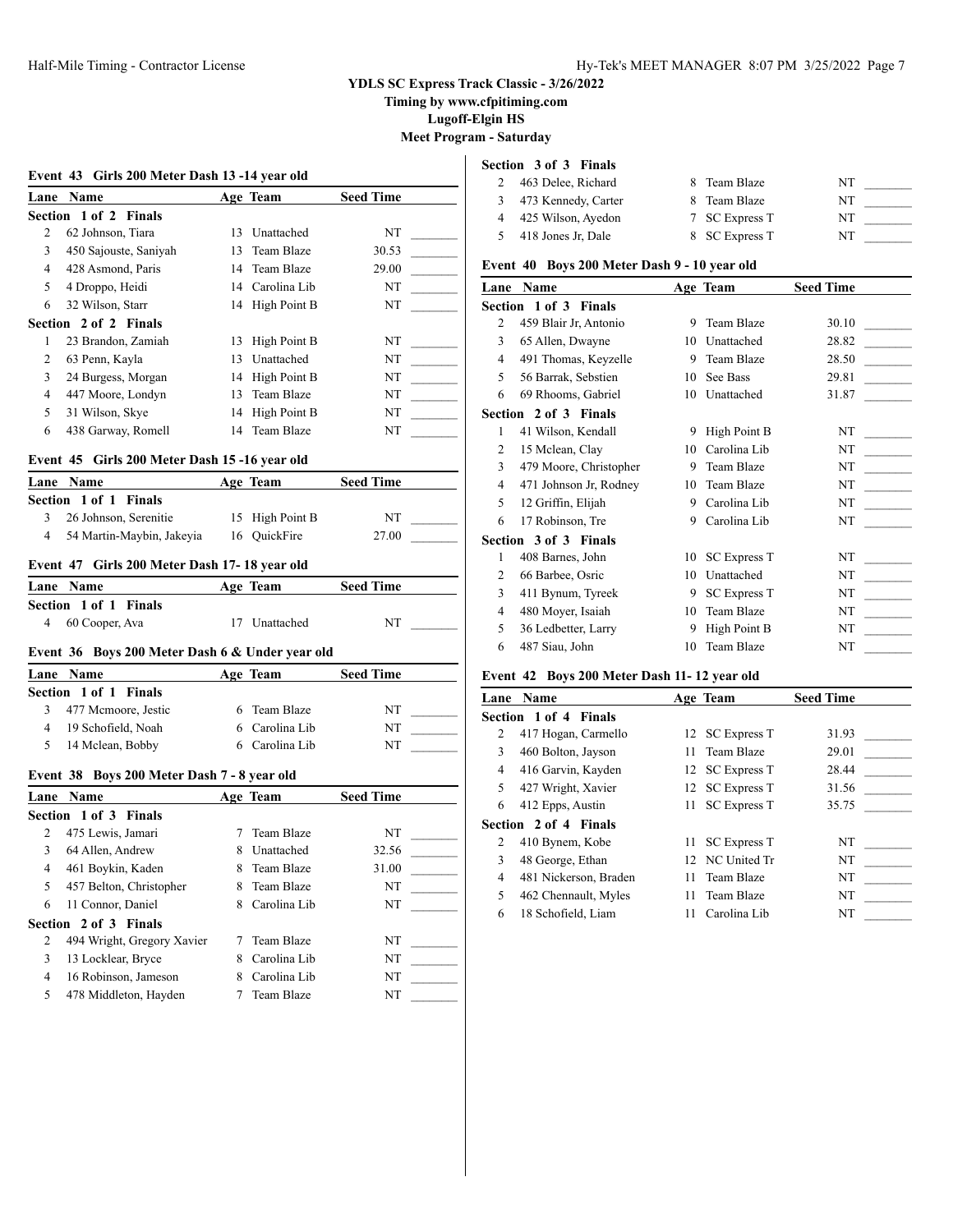**Timing by www.cfpitiming.com**

**Lugoff-Elgin HS**

**Meet Program - Saturday**

|  | Section 3 of 4 Finals(Event 42 Boys 200 Meter Dash 11-12 year old) |  |  |  |
|--|--------------------------------------------------------------------|--|--|--|
|  |                                                                    |  |  |  |

| $\overline{c}$ | 483 Outlaw, Evan         |     | 11 Team Blaze   | NT |
|----------------|--------------------------|-----|-----------------|----|
| 3              | 488 Siau, Walter         | 11. | Team Blaze      | NT |
| 4              | 493 Washington, Kingston |     | 11 Team Blaze   | NT |
| 5              | 466 Gatson, Qualan       |     | 12 Team Blaze   | NT |
| 6              | 426 Woodberry, Tyler     |     | 12 SC Express T | NT |
|                | Section 4 of 4 Finals    |     |                 |    |
|                | 486 Sargent, Andrew      | 11  | Team Blaze      | NT |
| $\mathfrak{D}$ | 468 Iszard, Nicholas     | 11. | Team Blaze      | NT |
| 3              | 464 Doe, Korey           |     | 12 Team Blaze   | NT |
| 4              | 492 Valentine, Darian    |     | 12 Team Blaze   | NT |
| 5              | 51 Wilkinson, Everett    | 11  | NC United Tr    | NT |
| 6              | 472 Jones, Chandler      |     | 12 Team Blaze   | NT |

# **Event 44 Boys 200 Meter Dash 13 -14 year old**

| Lane           | Name                   |     | Age Team        | <b>Seed Time</b> |
|----------------|------------------------|-----|-----------------|------------------|
|                | Section 1 of 2 Finals  |     |                 |                  |
|                | 67 Miller, Jarden      | 13. | Unattached      | NT               |
| $\overline{c}$ | 422 Palmer, Dorian     |     | 14 SC Express T | 29.05            |
| 3              | 476 Marshall, Nehemiah | 13  | Team Blaze      | 26.00            |
| 4              | 70 Doss, Avery         |     | 14 Xtreme Speed | 24.63            |
| 5              | 470 Jeter, Antonio     |     | 13 Team Blaze   | 28.00            |
| 6              | 456 Baker, Christopher |     | 13 Team Blaze   | NT               |
|                | Section 2 of 2 Finals  |     |                 |                  |
| 2              | 458 Bennett, Cameron   |     | 14 Team Blaze   | NT               |
| 3              | 465 Galloway, Cayden   | 13  | Team Blaze      | NT               |
| 4              | 489 Smith, Malcom      |     | 13 Team Blaze   | NT               |
| 5              | 37 Mortimore, Kerriem  | 13  | High Point B    | NT               |
| 6              | 53 Bell. Thaddeus      | 14  | OC Thunderca    | NT               |

# **Event 46 Boys 200 Meter Dash 15 -16 year old**

| Lane Name             | Age Team        | <b>Seed Time</b> |  |
|-----------------------|-----------------|------------------|--|
| Section 1 of 1 Finals |                 |                  |  |
| 469 James, Jayveon    | 15 Team Blaze   | NT               |  |
| 35 Calhoun, Donovan   | 16 High Point B | NT               |  |
| 42 Withers, Nicholas  | 15 High Point B | NT               |  |

#### **Event 48 Boys 200 Meter Dash 17- 18 year old**

| Lane Name             | Age Team        | <b>Seed Time</b> |  |
|-----------------------|-----------------|------------------|--|
| Section 1 of 1 Finals |                 |                  |  |
| 3 39 Spann, Jourdain  | 19 High Point B | NT               |  |
| 4 455 Ancrum, Nigel   | 18 Team Blaze   | 21.70            |  |

|                     | Event 229 Girls Shot Put 7 - 8 year old  |    |                              |                  |  |
|---------------------|------------------------------------------|----|------------------------------|------------------|--|
| Pos                 | Name                                     |    | Age Team                     | <b>Seed Mark</b> |  |
|                     | Flight 1 of 1 Finals                     |    |                              |                  |  |
| 1                   | 33 Wright, Unique                        |    | 7 High Point B               | ND               |  |
|                     | Event 231 Girls Shot Put 9 - 10 year old |    |                              |                  |  |
| Pos                 | Name                                     |    | Age Team                     | Seed Mark        |  |
|                     | Flight 1 of 1 Finals                     |    |                              |                  |  |
| 1                   | 58 Cline, Cheyann                        |    | 10 Unattached                | ND               |  |
| 2                   | 29 Willis, Caylee                        |    | 9 High Point B               | ND               |  |
|                     |                                          |    |                              |                  |  |
|                     | Event 219 Girls Shot Put 11-12 year old  |    |                              |                  |  |
| Pos                 | Name                                     |    | Age Team                     | <b>Seed Mark</b> |  |
|                     | Flight 1 of 1 Finals                     |    |                              |                  |  |
| 1                   | 406 Williams, Saniya                     |    | 12 SC Express T              | 8.83m            |  |
|                     | Event 221 Girls Shot Put 13 -14 year old |    |                              |                  |  |
| Pos                 | Name                                     |    | Age Team                     | <b>Seed Mark</b> |  |
|                     | Flight 1 of 1 Finals                     |    |                              |                  |  |
| 1                   | 24 Burgess, Morgan                       |    | 14 High Point B              | ND               |  |
| $\overline{2}$      | 428 Asmond, Paris                        | 14 | Team Blaze                   | ND               |  |
| 3                   | 32 Wilson, Starr                         |    | 14 High Point B              | ND               |  |
|                     | Event 223 Girls Shot Put 15 -16 year old |    |                              |                  |  |
| Pos                 | Name                                     |    | Age Team                     | Seed Mark        |  |
|                     | Flight 1 of 1 Finals                     |    |                              |                  |  |
| 1                   | 59 Cline, Kaylynn                        |    | 15 Unattached                | ND               |  |
|                     |                                          |    |                              |                  |  |
|                     |                                          |    |                              |                  |  |
|                     | Event 230 Boys Shot Put 7 - 8 year old   |    |                              |                  |  |
| Pos                 | Name                                     |    | Age Team                     | <b>Seed Mark</b> |  |
|                     | Flight 1 of 1 Finals                     |    |                              |                  |  |
| 1<br>$\overline{2}$ | 415 Fredricks, Carter                    | 7  | 8 SC Express T<br>Team Blaze | ND<br>4.75m      |  |
|                     | 484 Pitter, Jeremiah                     |    |                              |                  |  |
|                     | Event 232 Boys Shot Put 9 - 10 year old  |    |                              |                  |  |
| Pos                 | Name                                     |    | Age Team                     | <b>Seed Mark</b> |  |
|                     | Flight 1 of 1 Finals                     |    |                              |                  |  |
| 1                   | 414 Evering, Christian                   |    | 10 SC Express T              | ND               |  |
| 2                   | 419 Lawson, Braylen                      |    | 9 SC Express T               | ND.              |  |
|                     | Event 220 Boys Shot Put 11-12 year old   |    |                              |                  |  |
| Pos                 | Name                                     |    | Age Team                     | <b>Seed Mark</b> |  |
| Flight              | 1 of 1 Finals                            |    |                              |                  |  |
| 1                   | 472 Jones, Chandler                      | 12 | Team Blaze                   | ND.              |  |
| 2                   | 407 Abrams, Amari                        | 12 | <b>SC Express T</b>          | 7.92m            |  |
| 3                   | 424 Robinson, Matthew                    |    | 12 SC Express T              | 9.14m            |  |
| Event 222           | Boys Shot Put 13 -14 year old            |    |                              |                  |  |
| Pos                 |                                          |    | Age Team                     | <b>Seed Mark</b> |  |
|                     | <b>Name</b><br>Flight 1 of 1 Finals      |    |                              |                  |  |
| 1                   | 37 Mortimore, Kerriem                    | 13 | High Point B                 | ND               |  |
|                     |                                          |    |                              |                  |  |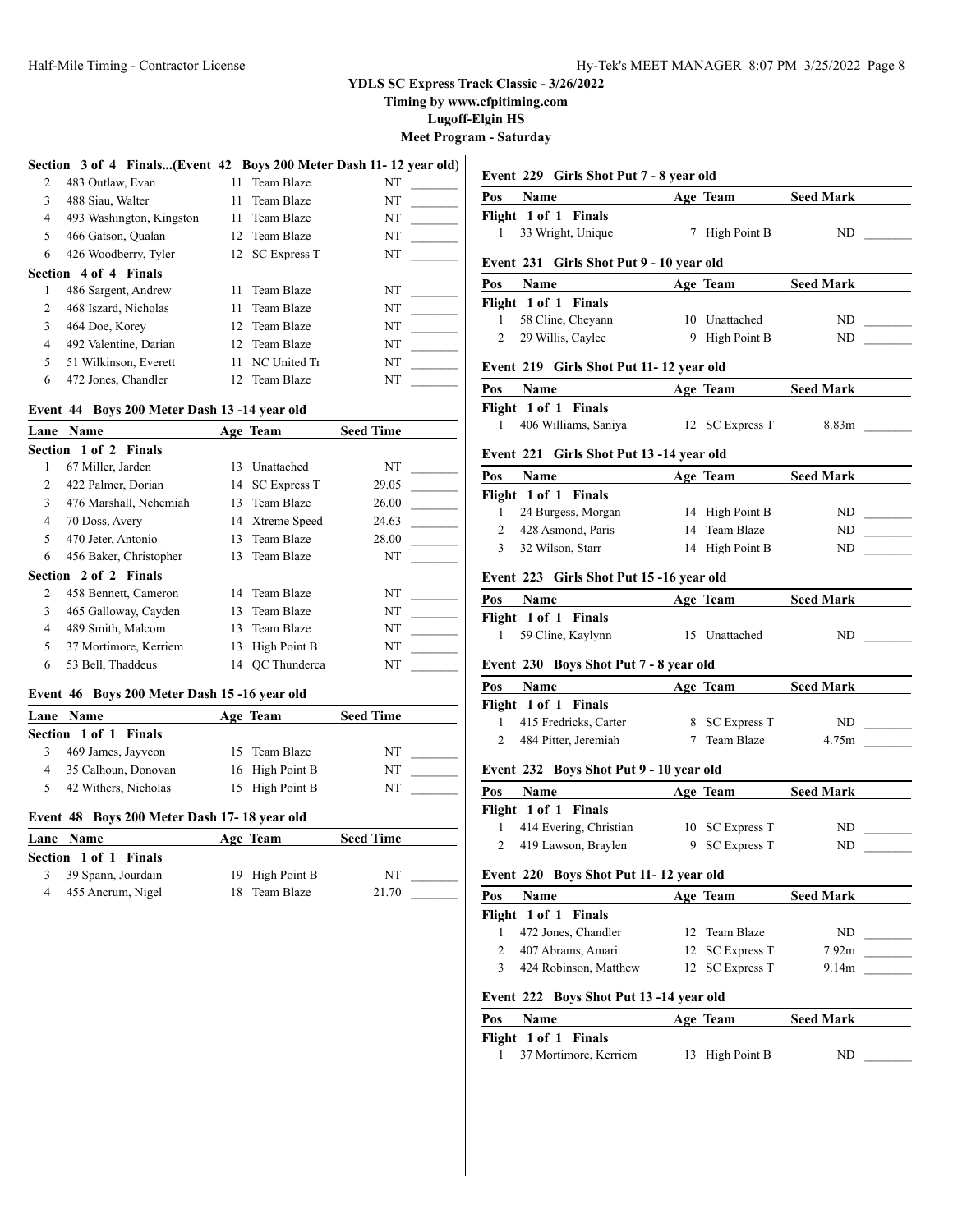**Timing by www.cfpitiming.com**

**Lugoff-Elgin HS**

**Meet Program - Saturday**

|                | Event 224 Boys Shot Put 15 -16 year old               |    |                     |                  |
|----------------|-------------------------------------------------------|----|---------------------|------------------|
| Pos            | Name                                                  |    | Age Team            | <b>Seed Mark</b> |
|                | Flight 1 of 1 Finals                                  |    |                     |                  |
| 1              | 42 Withers, Nicholas                                  |    | 15 High Point B     | ND               |
|                |                                                       |    |                     |                  |
|                | Event 197 Girls Javelin Throw 7 - 8 year old          |    |                     |                  |
| Pos            | Name                                                  |    | Age Team            | <b>Seed Mark</b> |
|                | Flight 1 of 1 Finals                                  |    |                     |                  |
| 1              | 402 Duncan, Taryn                                     |    | 8 SC Express T      | ND               |
| $\overline{2}$ | 33 Wright, Unique                                     |    | 7 High Point B      | ND               |
|                | Event 199 Girls Javelin Throw 9 - 10 year old         |    |                     |                  |
| Pos            | Name                                                  |    | Age Team            | <b>Seed Mark</b> |
|                | Flight 1 of 1 Finals                                  |    |                     |                  |
| 1              | 29 Willis, Caylee                                     |    | 9 High Point B      | ND               |
| $\overline{2}$ | 431 Bennett, Madison                                  |    | 10 Team Blaze       | ND               |
| 3              | 58 Cline, Cheyann                                     |    | 10 Unattached       | ND               |
|                |                                                       |    |                     |                  |
|                | Event 201 Girls Javelin Throw 11-12 year old          |    |                     |                  |
| Pos            | Name                                                  |    | Age Team            | <b>Seed Mark</b> |
|                | Flight 1 of 1 Finals                                  |    |                     |                  |
| 1              | 46 Mclean, Zoey                                       | 11 | NC United Tr        | ND               |
| $\overline{2}$ | 404 M Erritt, Zoe                                     | 11 | <b>SC Express T</b> | ND               |
| 3              | 405 Robinson, Madison                                 |    | 12 SC Express T     | ND.              |
| 4              | 47 Wilkinson, Evina                                   |    | 11 NC United Tr     | ND               |
|                | Event 203 Girls Javelin Throw 13-14 year old          |    |                     |                  |
| Pos            | Name                                                  |    | Age Team            | <b>Seed Mark</b> |
|                | Flight 1 of 1 Finals                                  |    |                     |                  |
| 1              | 428 Asmond, Paris                                     |    | 14 Team Blaze       | ND               |
|                |                                                       |    |                     |                  |
|                | Event 205 Girls Javelin Throw 15-16 year old          |    |                     |                  |
| Pos            | <b>Name</b>                                           |    | Age Team            | <b>Seed Mark</b> |
|                | Flight 1 of 1 Finals                                  |    |                     |                  |
| 1              | 59 Cline, Kaylynn                                     |    | 15 Unattached       | ND               |
|                |                                                       |    |                     |                  |
|                | <b>Boys Javelin Throw 7 - 8 year old</b><br>Event 198 |    |                     |                  |
| Pos            | <b>Name</b>                                           |    | Age Team            | <b>Seed Mark</b> |
|                | Flight 1 of 1<br>Finals                               |    |                     |                  |
| 1              | 415 Fredricks, Carter                                 | 8  | <b>SC Express T</b> | ND               |
|                |                                                       |    |                     |                  |
|                | Boys Javelin Throw 9 - 10 year old<br>Event 200       |    |                     |                  |
| Pos            | Name                                                  |    | Age Team            | <b>Seed Mark</b> |
| Flight         | 1 of 1 Finals                                         |    |                     |                  |
| 1              | 66 Barbee, Osric                                      | 10 | Unattached          | ND               |
| 2              | 419 Lawson, Braylen                                   | 9  | <b>SC Express T</b> | ND               |
| 3              | 414 Evering, Christian                                | 10 | <b>SC Express T</b> | ND               |

# **Event 202 Boys Javelin Throw 11- 12 year old**

|                         |                                           |   | $\sqrt{ }$          |                   |                            |
|-------------------------|-------------------------------------------|---|---------------------|-------------------|----------------------------|
| <b>Pos</b>              | Name                                      |   | Age Team            | <b>Seed Mark</b>  |                            |
|                         | Flight 1 of 1<br><b>Finals</b>            |   |                     |                   |                            |
| 1                       | 424 Robinson, Matthew                     |   | 12 SC Express T     | ND                |                            |
| 2                       | 472 Jones, Chandler                       |   | 12 Team Blaze       | ND                |                            |
| 3                       | 421 Murray, Zion                          |   | 12 SC Express T     | ND                |                            |
| $\overline{4}$          | 426 Woodberry, Tyler                      |   | 12 SC Express T     | ND.               |                            |
| 5                       | 407 Abrams, Amari                         |   | 12 SC Express T     | ND                |                            |
| 6                       | 51 Wilkinson, Everett                     |   | 11 NC United Tr     | ND                |                            |
| Event 191               | Girls Triple Jump 15 -16 year old         |   |                     |                   |                            |
| Pos                     | Name                                      |   | Age Team            | <b>Seed Mark</b>  |                            |
|                         | Flight 1 of 1 Finals                      |   |                     |                   |                            |
| 1                       | 26 Johnson, Serenitie                     |   | 15 High Point B     | ND                |                            |
| Event 193               | Girls Triple Jump 17-18 year old          |   |                     |                   |                            |
| Pos                     | Name                                      |   | Age Team            | <b>Seed Mark</b>  |                            |
|                         | Flight 1 of 1 Finals                      |   |                     |                   |                            |
| 1                       | 60 Cooper, Ava                            |   | 17 Unattached       | 9.09m             |                            |
|                         |                                           |   |                     |                   |                            |
| Event 165               | Girls Long Jump 7 - 8 year old            |   |                     |                   |                            |
| Pos                     | Name                                      |   | Age Team            | <b>Seed Mark</b>  |                            |
|                         | Flight 1 of 1 Finals                      |   |                     |                   |                            |
| 1                       | 445 Mcknight, A'Mia                       |   | 8 Team Blaze        | ND                | $\mathcal{L}(\mathcal{L})$ |
| $\overline{c}$          | 44 Brown, Malia                           |   | 8 NC United Tr      | ND                |                            |
| 3                       | 403 Epps, Logan                           | 8 | <b>SC Express T</b> | ND                |                            |
|                         | Event 167 Girls Long Jump 9 - 10 year old |   |                     |                   |                            |
| Pos                     | Name                                      |   | Age Team            | Seed Mark         |                            |
|                         | Flight 1 of 1<br><b>Finals</b>            |   |                     |                   |                            |
| 1                       | 451 Smith, Ariana                         |   | 9 Team Blaze        | ND                |                            |
| 2                       | 30 Wilson, Serenity                       |   | 9 High Point B      | ND.               | $\overline{\phantom{a}}$   |
| 3                       | 43 Austin, Ariyana                        |   | 10 NC United Tr     | ND.               |                            |
| $\overline{4}$          | 431 Bennett, Madison                      |   | 10 Team Blaze       | ND                |                            |
|                         |                                           |   |                     |                   |                            |
| Event 169<br><b>Pos</b> | Girls Long Jump 11-12 year old<br>Name    |   | Age Team            | <b>Seed Mark</b>  |                            |
|                         | Flight 1 of 1 Finals                      |   |                     |                   |                            |
| 1                       | 61 Davis, Gabrielle                       |   | 12 Unattached       | ND                |                            |
|                         |                                           |   |                     |                   |                            |
| $\overline{2}$          | 453 Thomas, Keyera                        |   | 11 Team Blaze       | ND                |                            |
| 3                       | 52 Bell, Princess                         |   | 12 OC Thunderca     | ND                | $\mathcal{L}(\mathcal{L})$ |
| $\overline{4}$          | 436 Eure, Lauren                          |   | 12 Team Blaze       | 3.59 <sub>m</sub> |                            |
|                         | Event 171 Girls Long Jump 13 -14 year old |   |                     |                   |                            |
| Pos                     | <b>Name</b>                               |   | Age Team            | <b>Seed Mark</b>  |                            |
|                         | Flight 1 of 1 Finals                      |   |                     |                   |                            |
| 1                       | 62 Johnson, Tiara                         |   | 13 Unattached       | ND                |                            |

| Event 173 Girls Long Jump 15 -16 year old |  |  |  |
|-------------------------------------------|--|--|--|
|-------------------------------------------|--|--|--|

| Pos | <b>Name</b>           | Age Team        | <b>Seed Mark</b> |
|-----|-----------------------|-----------------|------------------|
|     | Flight 1 of 1 Finals  |                 |                  |
|     | 26 Johnson, Serenitie | 15 High Point B | ND               |

2 450 Sajouste, Saniyah 13 Team Blaze 3.61m